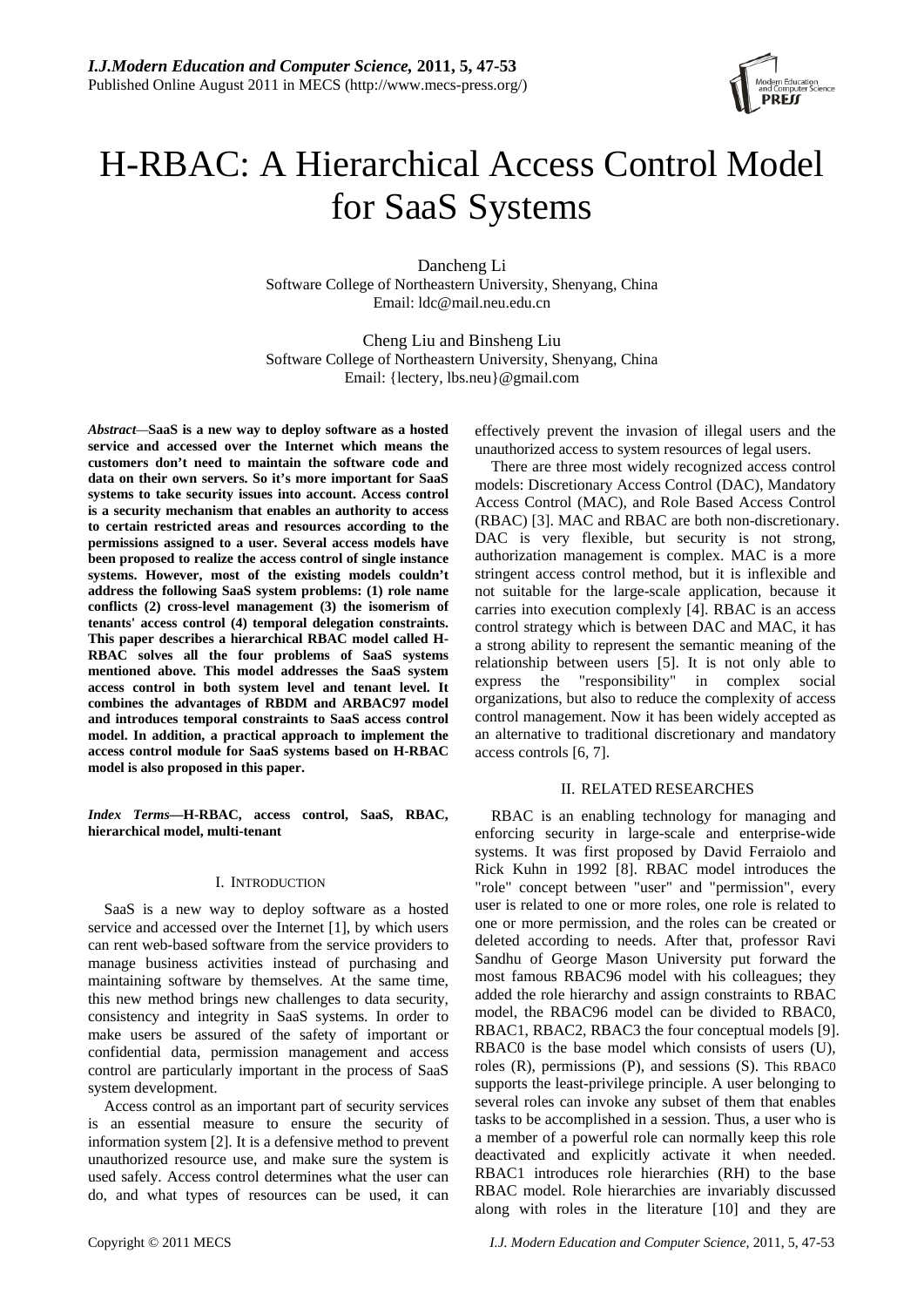commonly implemented in systems that provide roles. RBAC2 is unchanged from RBAC0 except for requiring that there be constraints to determine the acceptability of various components of RBAC0. Only acceptable values will be permitted. RBAC3 combines both RBAC1 and RBAC2 and provides role hierarchies and constraints [9]. But in modern large enterprise wide systems, there may be a large number of roles and many users. The relationships among the roles, permissions and users change continuously, so the previous centralized RBAC models have several drawbacks to do access control in this situation. In 1997, Sandho and Bhamidipati raised the ARBAC97 model which consists of URA97 (User-Role Assignment '97), PRA97 (Permission-Role Assignment '97), and RRA97 (Role-Role Assignment '97). They based on the basic idea that using RBAC to manage RBAC and further to provide administrative convenience and scalability, especially in decentralizing administrative authority, responsibility, and chores [11]. After that, they have extended the ARBAC97 model to ARBAC99 where they separate users/permissions into mobile and immobile users/permissions [12], and later to ARBAC02, where they use an organization structure to define user-role assignment and role-permission assignment [13]. ARBAC02 contains the main features of ARBAC97, and add the concept "organization" to improve many imperfect aspects in ARBAC97.

In RBAC, permissions are associated with roles, and roles are assigned to users. With the increment of roles and permissions, we need to reassign some roles from one user to another in short term or long term to make sure the business activities performed normally. And also permissions can be revoked from roles as needed. All the roles delegation actions were performed via the administrator's temporary user-role configuration before. But with the development of business, the number of roles in a company is increasing all the time. If we use the old method to achieve the delegation work, the system administrator will face with so heavy burden that some of the delegations will not be accomplished in time. And this practice will affect the efficiency of enterprises directly. So we need a mechanism to realize the user-role reassignments in enterprise systems. Based on this theory, Barka and Sandhu proposed the RBDM0 model [14] which introduced the "delegation" to the traditional RBAC model. In RBDM0, a user has the ability to authorize the assigned roles to another user to help him perform the works. But the RBDM0 model is so simple that it's hard to be used in the real enterprise applications directly. In 2005, they did some improvement to the previous model and put forward the RBDM1 model [15]. In RBDM1, hierarchical roles were added to the basic model, like that happened in RBAC1. This change makes the model more practical in actual application environment. But there are still many problems that the RBDM models didn't take into account, such as the temporal constraints to the roles delegation, multistep delegation and the delegated roles revocation mechanism. In 2000, Longhua Zhang's team proposed the RDM2000 model based on the basic RBDM models. This model

solves the problems of the hierarchical delegation and multistep delegation effectively. But RDM2000 still doesn't bring the temporal constraints to access control model.

Researchers and vendors have proposed many enhancements of RBAC models in the past decades. Chen Nanping and his colleagues proposed a RBAC model with www extends, they added role proxy layer between users and roles to implement role assign dynamically, and improve the efficiency of network transmission [16]. Xia Luning and his team proposed the N-RBAC, a hierarchical namespace-based RBAC model. They used namespace to organize roles and resources in order to simplify the complexity of the role hierarchy structure [17]. Ma Lilin and Li Hong did some research on admission control, operation control, data access control of SaaS systems, but they didn't do deeply research on access control and didn't provide a feasible implementation of access control module [18].

The features of multi-tenant, configurability and security make SaaS systems so different with the traditional systems. If we apply existed access control models to SaaS systems directly, the following problems will appear:

#### *A. Role Name Conflicts*

In SaaS applications, there are always a large number of tenants using the system services at the same time. Each tenant usually needs very large number of roles, which means that there are many nodes in the roles hierarchy structure. However, these nodes cannot have duplicate names, so we have to take measures to modify role names to avoid naming conflicts, such as adding a prefix to the role names. In this way, the roles inheritance become more complex, and the roles' names will be longer.

#### *B. Cross-level Management*

According to the regulations of ARBAC97, the system administrators inherit the permissions of all the following administrators in different tenants. This means that system administrators can do some changes within each tenant's permission scope and can ignore the "can\_assign" constraint in URA97. But in fact, a tenant is usually an independent company or a department of a big business. That means that each tenant must be an autonomous unit. The tenant's resources such as permissions, roles, users etc. must be managed by the system administrator of the tenant instead of the SaaS system administrator which is usually a staff of the SaaS service provider.

#### *C. The Isomerism of Tenants' Access Control.*

SaaS System is a multi-tenant online rental system, although in theory the tenants should belong to a same field, but from the practical point of view, each tenant's development is uneven, and thus there're many differences in access control among the various tenants. The differences are mainly as follows:

#### *1) The Different Control Scope of Permissions*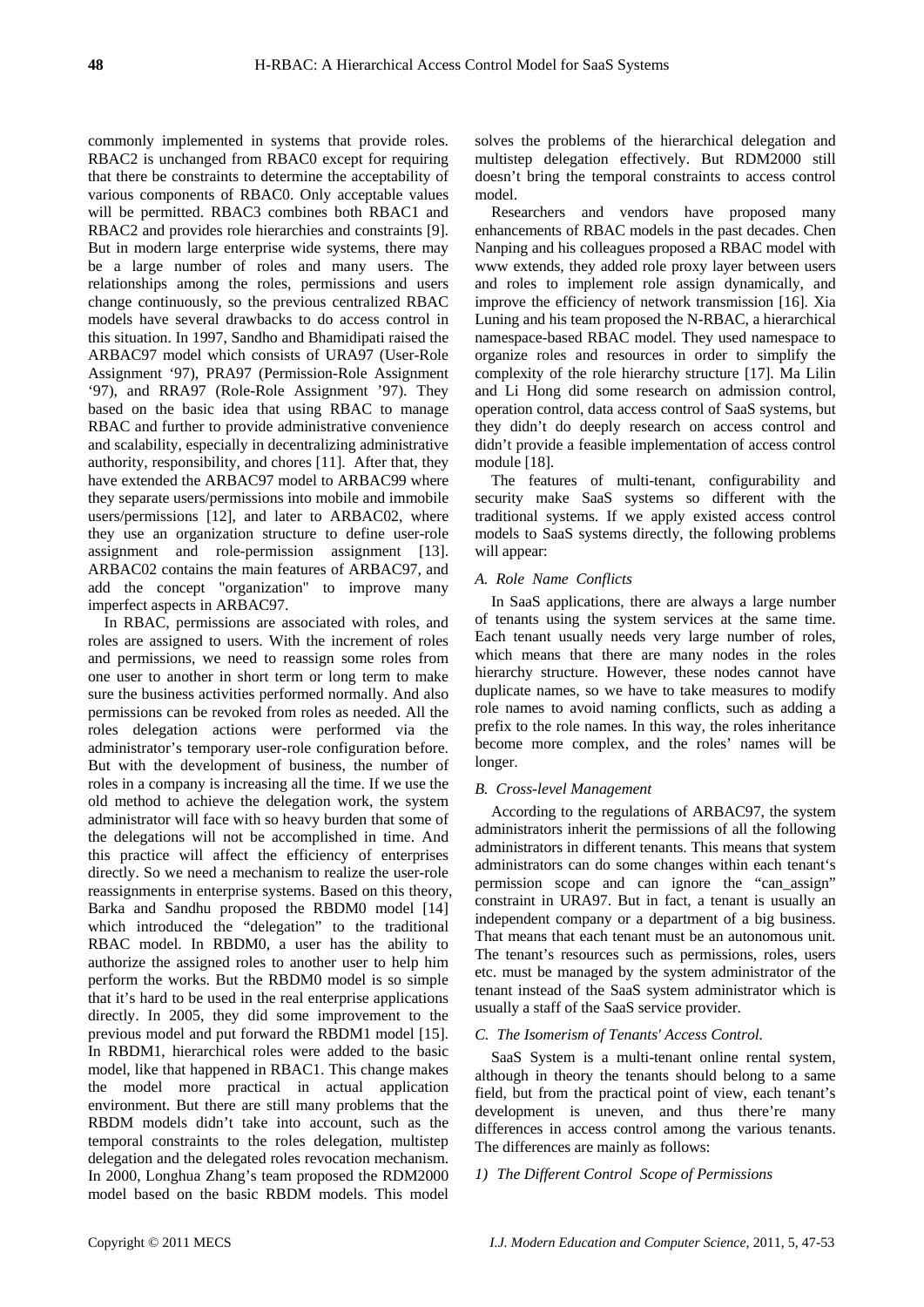Since the tenants of different sizes have distinct access control needs, the control scopes of permissions among all the tenants are not the same. Some tenants would like to restrict all the resources, while some only want to do access control on certain permissions. Even some tenants do not need the access control mechanism which means all the members in the tenant can access all the functions and data. All the above exist objectively in the real world.

#### *2) The Heterogeneous Relations of Roles*

Since the departments and jobs are different within different tenants, the roles and role-permission relations in different tenant are different. If the traditional RBAC model is used in SaaS systems, all roles will be defined in global scope, they are visible to any tenants. This will not only bring the naming conflicts problems, but also it's inconvenient to manage the roles within a tenant.

# *3) The Heterogeneous Constraints of Permission Assignments*

Each tenant in SaaS system is a highly autonomous entity, so the constraints of role assignments in different tenants are different. If we define the constraints of role assignments in the global scope, this will bring the assignment constraints conflicts, which may bring confusion in the roles relationship management.

# *D. Temporal Role Delegations*

Sandhu has formally defined the role-based delegation model based on hierarchical relationship between the roles involved to realize the roles delegation between users. According to the enterprise actual needs, the access control model should include the constraints or rules of roles delegation and revocation. These limitations may include whether to allow the original user revoke the permissions from delegated user directly or get back the roles after the authorized users' use. If we allow the directly revocation, the mandatory operations may bring system data loss or the system may face the data consistency problem. Because some functions may be in operating state when the revocation performing. In addition, time constraint is also an indispensable part of role delegation model. After a user delegate some roles to another user, the original user should also define the permissions' valid period to prevent the abuse of authority.

The temporal constraint based delegation in SaaS systems includes two levels: the system level and the tenant level. The system level time constraints are the constraints that SaaS services providers define to limit the valid period of SaaS services according to how much the tenants pay for them, such as the system expired time constraints. The tenant level time constraints are the limitations that the tenant system administrator formulates to assign available permissions to system users reasonably after the tenant gets the use authorization of SaaS services and further to ensure the system security. However, all the existing models don't meet all the requirements of SaaS systems' temporal roles delegation.

In SaaS systems, the services every tenant has belong to different instances of system though, but all these services are deployed at one time. Taking into account that this

article is focused on level-3 SaaS systems, therefore, when designing the access control model, the purpose is very clear that all the users and tenants' information must be stored in the same database server, so there are high demands in the clarity of the access control model. In addition, taking into account the upgrade and maintenance, the access control model the systems use should have some scalability. The models mentioned above are all unable to fully meet the three conditions that SaaS systems access control model must satisfy.

Therefore, this article proposed a hierarchical access control model named with H-RBAC for SaaS systems after summarizing advantages and disadvantages of the existing access control models. This model solves the access control problems from both system and tenant perspective.

## III. H-RBAC MODEL

This paper proposes a RBAC model based on hierarchy structure, defines the management scope from both system and tenant point. In a SaaS system, each tenant has its own users with the features distinct from others', so that each tenant should have its own access control policy and administrative scope. Therefore, SaaS systems need not only provide access control for tenants, but also provide users' access control within every tenant. On the system level, the target objects of access control model to address are the tenants, not the detailed users. So, from the whole system perspective, the access control in SaaS systems should contain several sub-access controls, that means system access control include tenant access control, tenant access control is based on the system access control.

Above all, we propose the H-RBAC model, it improves tenant-based RBAC model, the static model as shown in Fig. 1. Furthermore, this paper realizes the access control in SaaS systems from two aspects: tenant-level access control and system-level access control. The tenant-level access control uses the organization-based access control model, and the system-level access control uses the administrative role-based access control model based on ARBAC97 which provide the mechanism to distinguish administration roles from general roles. In addition, we take the roles delegation into account so the H-RBAC model combines the advantages of ARBAC97 model and RBDM and we also do several improvements based on them.

# *A. H-RBAC Basic Structure*

We can see the hierarchical structure of H-RBAC model from Fig. 1 clearly. The top level elements are all belong to the SaaS system provider. These elements are used to implement the tenant authorization. While the bottom elements are belong to every tenant, and used to realize the access control in a tenant. The H-RBAC model contains the following elements:

• System User: it represents all the individuals that use the SaaS system directly, such as the system administrators in SaaS services provider companies and the clients (tenants) that rent the system services from the services provider.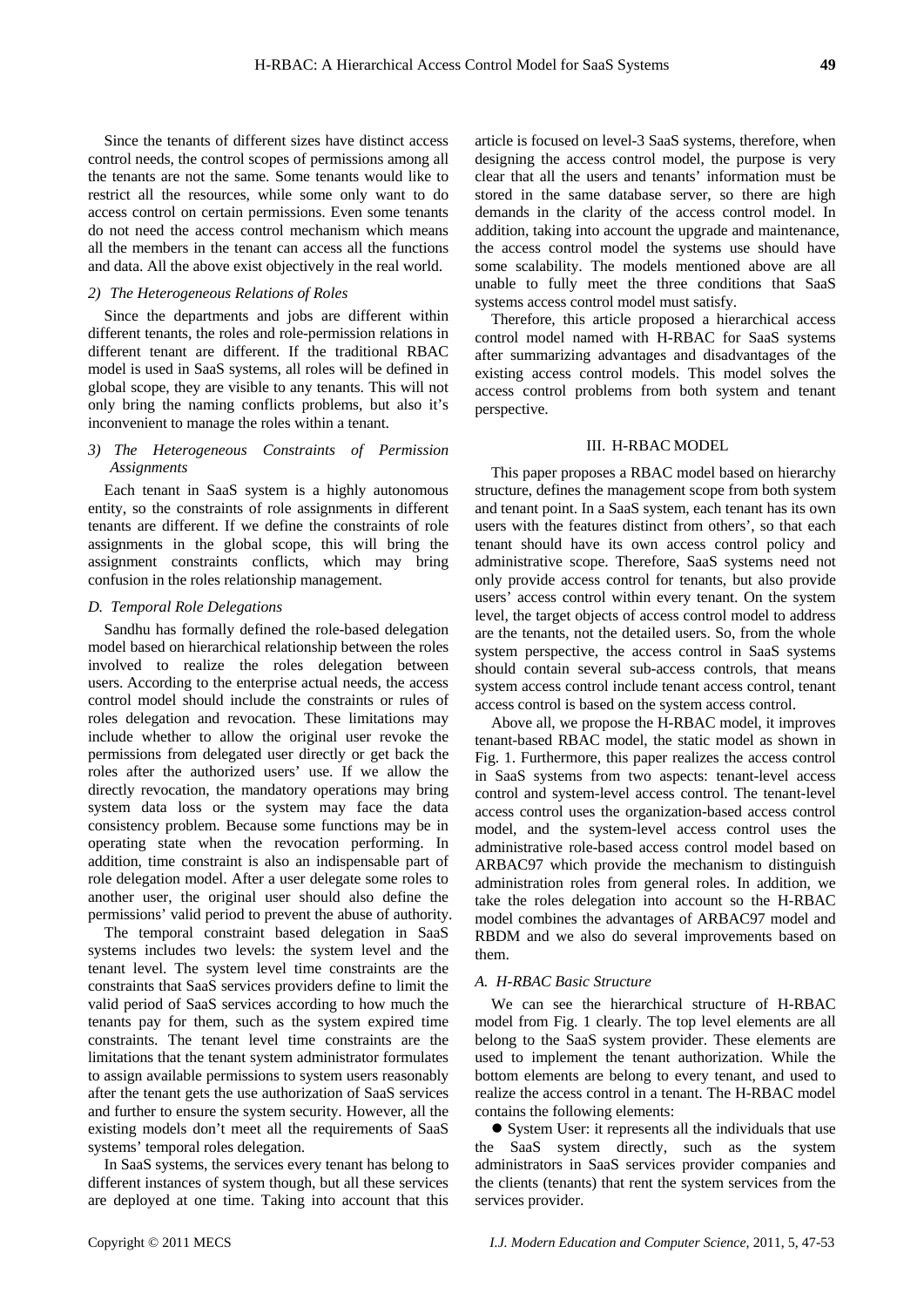z AURC: Administrative User-Role Constraint, it defines the rules that apply to the user-roles assignments. Since in the actual SaaS system services provider company, there must be a large number of administrative tasks to be performed, the top level administrator may divide the tasks to many other administrators. Each administrator can only use the permissions that assigned to him. The AURC ensure the administrator doesn't have the rights that not be assigned and ensure one administrator will not get the exclusive permissions.

• APRC: Administrative Permission-Role Constraint, it is used to separate duties, to ensure different roles own different permissions.

 $\bullet$  TTC: Tenant Time Constraint, it represents all the time related rules that SaaS system providers define and to be applied to the tenants, such as the tenant authorization activation time constraints, the tenant authorization valid time period constraints and so on.

 $\bullet$  User: all the individuals that use the system services directly, including both the persons and other entities, such as the personal computers, agents, networks etc.

• Role: a job function within the organization that describes the authority and responsibility conferred on a user assigned to the role.

• Permission: a description of the operation types of authorized interactions a subject can have with one or more objects.

• RE: short for resource, anything used or consumed while performing a function in the system. The resources can be divided into several categories, such as time, information, objects, and processors etc.

 $\bullet$  Role Hierarchy: a partial order relationship established among roles.

• User Group: a set of users that are in the same department in the tenant company or have the similar duties. In the system, the user group can be regarded as an access control unit. A major difference between groups and roles is that groups are typically treated as a collection of users but not as a collection of permissions. A role, serving as an intermediary, is both a collection of users and a collection of permissions.

• URTC: User-Role Time Constraint, the limitations that used to define the assigned roles valid activation time and the roles available time period for a user.

● URDC: User-Role Dynamic Constraint, it is a kind of dynamic duties separation constraints, which is used to avoid assigning overmuch permissions to one user. The URDC is only act on the permissions activated in the current session to ensure the exclusive roles that defined in the URDC will not be assigned to one user. It's established when a user logs in the system, and if the user logs out, the constraints will become invalid.

• General Permission: a description of the type of authorized interactions a subject can have with an object in the system. The permissions include the resources and operations. The resources include all resource entities that the system functions need, such as data tables, properties etc. The operations contain all the actions of accessing the system resources, such as database queries, update, delete and modification and so on.



Figure 1. H-RBAC model.

z General Role: in SaaS systems, it represents the release suits that the service provider provide for renting, such as the standard edition, advanced edition, starter edition etc.

• Admin Permission: express the permission to operate the model itself, such as adding a new role, deleting a user etc.

• Admin Role: it corresponds to the jobs in the system whose responsibility is managing the access control model itself. Such as the permission to modify the set of users, roles, permissions and modify the user assignments or permission assignment relations are all included in the administrative jobs.

z GPRC: in real life, certain functions cannot be assigned to the same role, that is the separation of duties, which is aim to divide different skills and different interests to different kinds of people in order to prevent or reduce the chance of fraud and cut down the loss made by mistakes. General Permission-Role Constraints define some rules to avoid a role has some exclusive permissions.

● GURC: General User-Role Constraint, it defines the authorize rules between the roles and users.

• Admin Constraint: the "admin" means the management of access control model, including the userrole assign management, permission-role assign management etc. It ensures the separation of exclusive administrative duties.

• Tenant: the client of SaaS systems, tenants pay on demand to SaaS services providers. Each tenant requires SaaS system to ensure a high degree isolation of data and configuration to ensure the security and privacy also requires the customization of user interface, business logic and data structures etc. In practice, each tenant is the form of enterprise, so each tenant can have many users.

• Session: a session is a mapping from a user to multiple roles, a session is established when the user activates some or all authorized roles. What the user can do is within the tasks set activated during this session.

z URC: User-Role Constraint, it defines the authorization rules between the users and roles in a tenant, to avoid assign the exclusive roles to the same user.

**• PRC: Permission-Role Constraint, it defines the** assign rules between the permissions and roles within a tenant, to avoid the exclusive permissions authorized to the same role.

● UGRTC: User Group-Role Time Constraint, it is the limitations or rules of user group-role assignment. That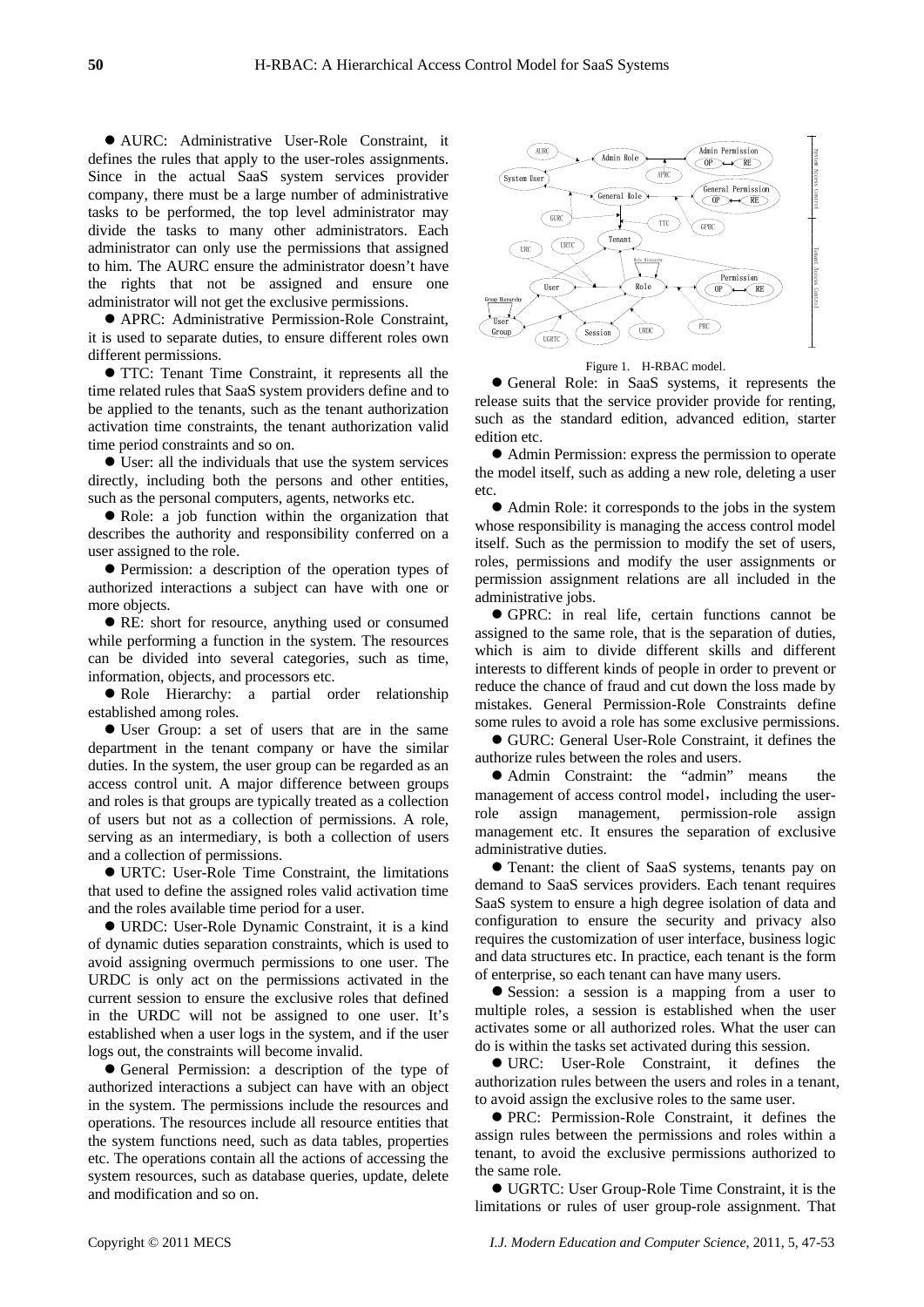defines the available time or period that the roles act on a user group.

The concepts not mentioned above are exactly the same as the corresponding ones in classical ARBAC97 model. As mentioned above, the differences between H-RBAC model and ARBAC97 model are as follows: the user resources are not defined in the global scope, but in the different tenant namespaces, in this way, we can effectively solve the roles naming conflicts problem. Meanwhile, in a tenant, the administrator can define and distribute all the roles and permissions within the tenant on demands, which solves the inconsistent permission needs problems among different tenants. In the H-RBAC model, each tenant is an autonomous entity. Therefore inheritance exists between different roles, and implementation of inheritance is similar to that in ARBAC97. In ARBAC97, the inheritance of roles for administrator is aiming to facilitate the distributed management of permissions, however, in H-RBAC, the distributed management is implemented via the way of tenant autonomy, and the permissions in one tenant will not spread to other tenants. So in the system permission management level of H-RBAC, the system administrators will neither inherit the permissions of tenant administrators anymore nor be allowed to interfere with the permission assignments within the tenant scope. That means the tenants are regarded as "black box" at the system level, and the permissions in a tenant are managed by the tenant administrator.

#### *B. Time Constraints in H-RBAC*

In the actual environment the time constraints mainly include two aspects: the delegation starting time constraints and the delegation duration constraints.

The basic delegation model consists of three parts: (S, O, R). S means subject user who initiate the delegation action. O means object user who is to accept the delegation role. R means the delegation role in this action.

Whether a role is valid at some time is related to the state of the role. In the H-RBAC model, we define that every role has three states based on the using condition. Three states are assigned, activated and disabled as shown in Fig 2.

We define two levels time constraints in the SaaS system delegation. They are the system level constraints and tenant level constraints.

The system level time constraints' target objects are the tenants. These constraints focus on controlling the system available duration. Because if a company want to use SaaS services, it must pay some money to the SaaS



system providers to get a fixed services available duration. So the SaaS system must provide a mechanism to stop the services being used once the services are expired. And this mechanism can be implemented by the system level time constraints in H-RBAC. Before we introduce the time constraints, the tenant authorization in SaaS system is in the form of  $(t, r)$ . The t represents a tenant, r means the role assigned to the tenant. In H-RBAC, we add the valid time duration to it, the form of temporal tenant authorization is  $(t, r, d)$ . The d is a time interval [ts, te], in which the ts means the start time of the authorization effect and the te means the authorization expired time. The new delegation expression means assign the role r to tenant t, and the delegation relation is valid only during the time period of d. If the current time past te, the SaaS system will withdraw the assigned role r from t.

After a role assigned to a user, the user can use the assigned rights to perform some business functions. But the user may need others' help in practice and these helps always relate to some confidential data or functions. So we define the tenant level time constraints to put some limit to the delegations. These constraints concentrate on providing the temporal limitations to all the users and user groups in the tenant scope. According to the actual needs, we divide the tenant level time constraints into three types:

#### *1) Activation time constraint*

It defines the valid roles' activation time period, which means the assigned roles should be only activated in a specified duration. For example, in some companies the stuffs can only use the system during the worktime, or some peculiar functions can be only activated in a specified time period.

#### *2) Available duration constraint:*

This constraint limit certain assigned roles of a user can be only activated for a fixed duration every time. Its goal is to protect the important or confidential operations from being embezzled because of the too long activation.

#### *3) Available times constraint:*

The available times constraint contains both the available duration constraint and the number limit of uses. It ensures that certain roles can be only activated fixed times during the specified duration.

#### IV. ACCESS CONTROL MODULE ARCHITECTURE

This paper applies H-RBAC model to the access control module of the community health services system based on SaaS, which provides some basic functions for small or medium sized community health organizations, including registration management, medical record management, outpatient clinic, pharmacy management etc. The system follows the SaaS patterns, provides its services in the way of single instance and multi-tenant structure. In view of the system involves a number of business units, roles assignments are complex, there are too many kinds of constraints and a wide range of other Figure 2. Role state transition. **Figure 2.** Role state transition. **Figure 2.** Role state transition.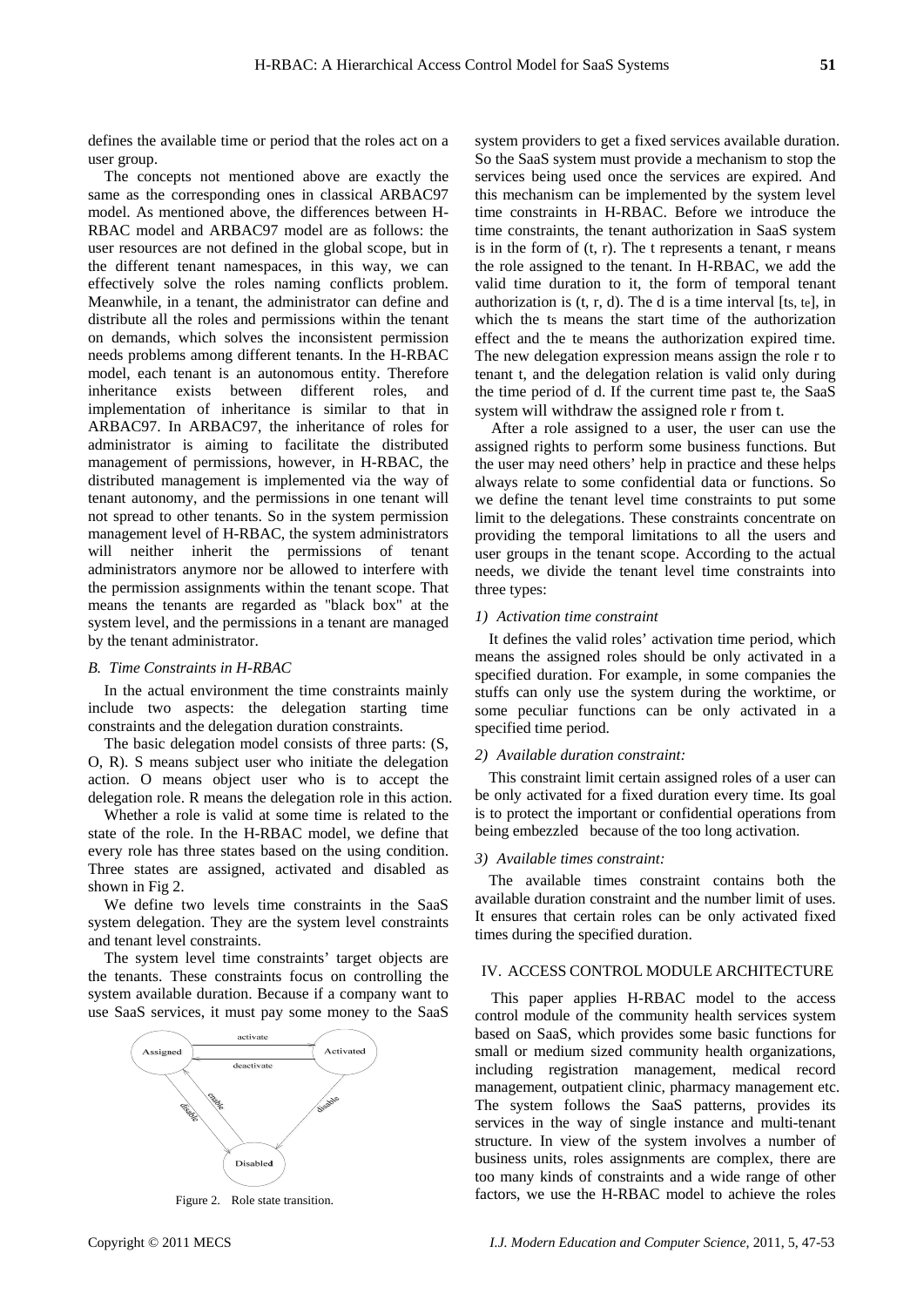management, roles allocation, dynamic constraint access control, dynamic permissions distribution and other access control functions. Concrete realization of the access control module is shown in Fig. 3.

The access control module is composed of the following components: ACS (Access Control Server), AFS (Access Filter Server), UDCS (User Dynamic Constraints Server), PMC (Permission Management Center), AUC (Authentication Center) etc. Following are the detailed description of each section.

#### *A. Authentication Center*

The authentication center is a function to authenticate each user that attempts to access to the system services. Only the users passed the authentication can send further requests to the system.

## *B. Access Filter Server*

Access Filter Server is equivalent to a control switch, it filter access requests by using the filter configuration and the capability list generated by ACS. If a user has the specific permission, the AFS will forward the request to the application server, if doesn't have, the AFS will intercept the request and return the failure messages.

### *C. Access Control Server*

Access Control Server forwards the requests to the tenant-level access control module, it implements the Access(S,O,OP) function which determine whether this session S has the operation OP on the object O. It use the capability list (CL) as the control method, attached the CL to the current session as an attribute.

#### *D. User Dynamic Constraints Server*

In the process of generating the capability list, the access control module must ensure the capability set does not include the exclusive abilities. But exclusive relationships are defined in the role-user and the rolepermission constraints. The UDCS generates the permission set which cannot be assigned to the specific user based on the user information submitted by the ACS and the related constraints.

#### *E. Temporal Constraints Server*

It is used to handle all the operations related to the time constraints. The TCS get the role set or permission set after the UDCS dispose. Then it gets the related time constraints from the Access Control Database according to the identification included in the previous step's result. The TCS realizes the process of time validation for every role to be assigned to the user. It ensures that the expired roles or permissions will not be authorized to any user.

# *F. System Management Server*

The SMS (System Management Server) provide an entrance of SaaS system management for the system top level administrators. These administrators usually belong to the SaaS service providers and are responsible for all the top level system management works, such as the tenant authorization, system parameters settings and system functions management etc.



Figure 3. The structure of access control module

#### *G. Delegation Server*

The DS (Delegation Server) is used to handle all the roles delegation requests in the system. According to the user's assignment, the DS transfer the input from the UI page to formal expressions that can be easily stored and queried in the database.

#### *H. Permission Management Center*

Permission Management Center provides the permission management operations for system administrators, including system-level management and tenant-level management. The system-level management provides the functions from the view of system administrators it provides some management operations based on tenants, such as tenant management, service suit management, system permission management etc. While the tenant-level management achieves the management functions within a tenant, it involves the user management, permission management, constraint management etc.

The client initiated authentication request to access control module, then the module will send the user information to the Authentication Center, after the success of authentication, the center will returns the successful authentication access control mask, the user dynamic constraint code and other information and save them to the session related to this user. The Access Filter Server encapsulates the user's information and the authentication result into another data structure and sends it to the Access Control Server which can generate the permission constraints according to the request parameter, and then the ACS generates the capability list of this user based on the constraints and user role information. At last, the AFS validates the business requests according to the capability list and forward the valid requests to the application server.

#### V. CONCLUSION AND FUTURE WORK

This paper proposed a hierarchical access control model for SaaS systems named with H-RBAC. And we raised a practical implementation of access control module for SaaS systems based on the H-RBAC model. First we introduced the basic concepts about SaaS and access control methods. Followed by related researches on the RBAC-based access control, this paper analyzed the